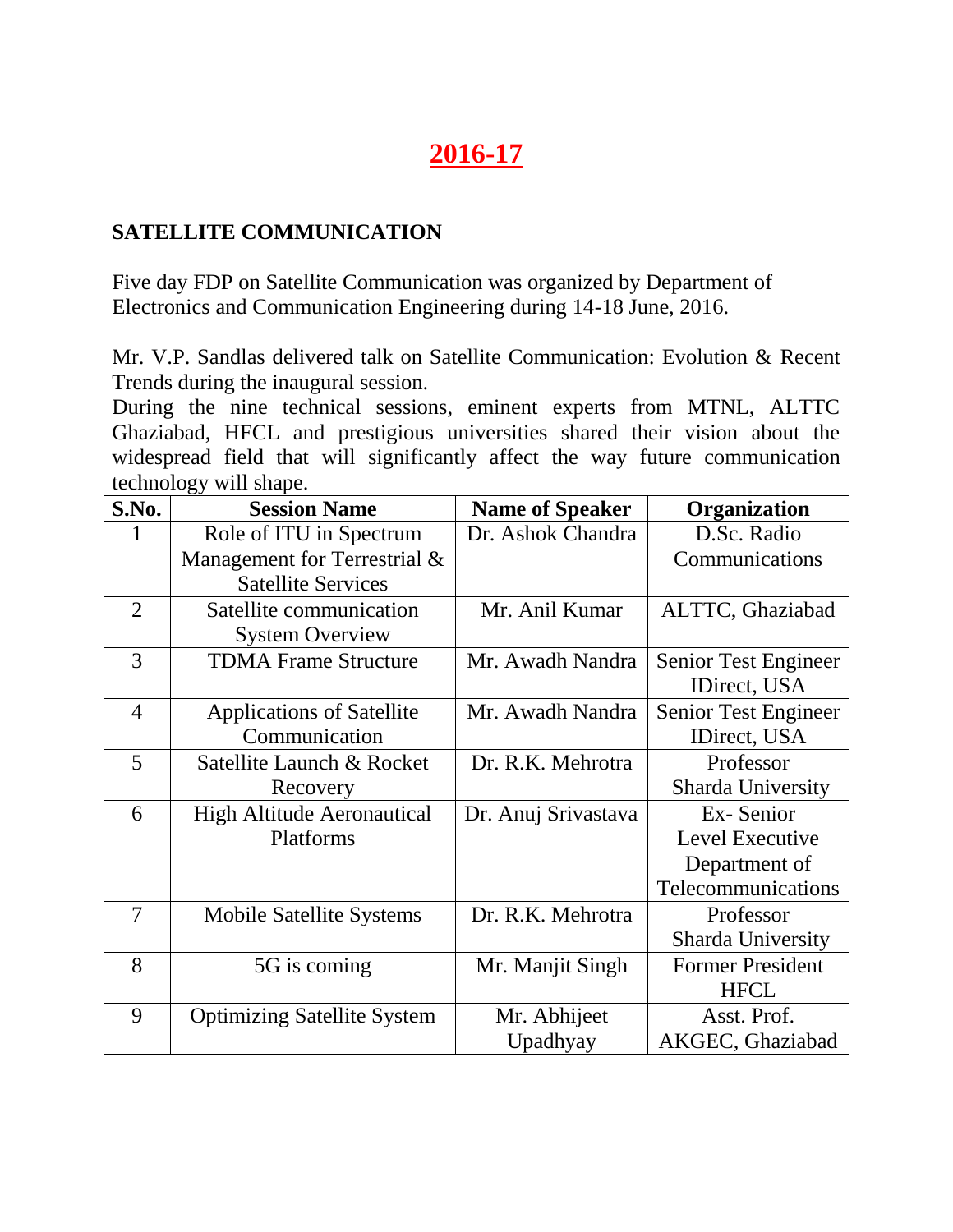#### **VIRTUAL INSTRUMENTATION AND LABVIEW PLATFORM**

Faculty Development Program on Virtual Instrumentation and LabVIEW platform was conducted by Mr. Annirudha Gautam, Mr. Apoorv Vats and Ms. Swati, Scientific Officers, during 9-10 September, 2016. The program was attended by faculty from Indraprastha Engineering College Ghaziabad, Anand Engineering College Agra and Babu Banarsi Das Institute of Technology Ghaziabad.

#### **MICRO-GRID AND SMART GRID**

Department of Electrical and Electronics Engineering conducted two day Faculty Development Program on Micro-Grid and Smart Grid during 23-24 September, 2016. The various sessions were conducted by subject experts from reputed Institutes.

| <b>Topic</b>                             | <b>Speaker</b>               |
|------------------------------------------|------------------------------|
| Power Quality Problems of Micro-Grid     | Prof. M.P. Dave              |
|                                          | Professor                    |
|                                          | <b>Shiv Nadar University</b> |
| Issues of Distribution Network with High | Dr. Bhavesh Bhalija          |
| Penetration of DGs                       | <b>Associate Professor</b>   |
|                                          | <b>IIT Roorkee</b>           |
| <b>Distributed Generation System</b>     | Dr. Barjeev Tyagi            |
|                                          | <b>Associate Professor</b>   |
|                                          | <b>IIT Roorkee</b>           |
| Micro-Grid Issues and Applications       | Dr. Avik Bhattacharya        |
|                                          | <b>Assistant Professor</b>   |
|                                          | <b>IIT Roorkee</b>           |
| Integration Problems of Renewable to     | Dr. Mohit Bansal             |
| Micro-Grid                               | <b>Associate Professor</b>   |
|                                          | <b>ABES</b> Ghaziabad        |

Twenty four participants including EN faculty and M.Tech students attended the FDP.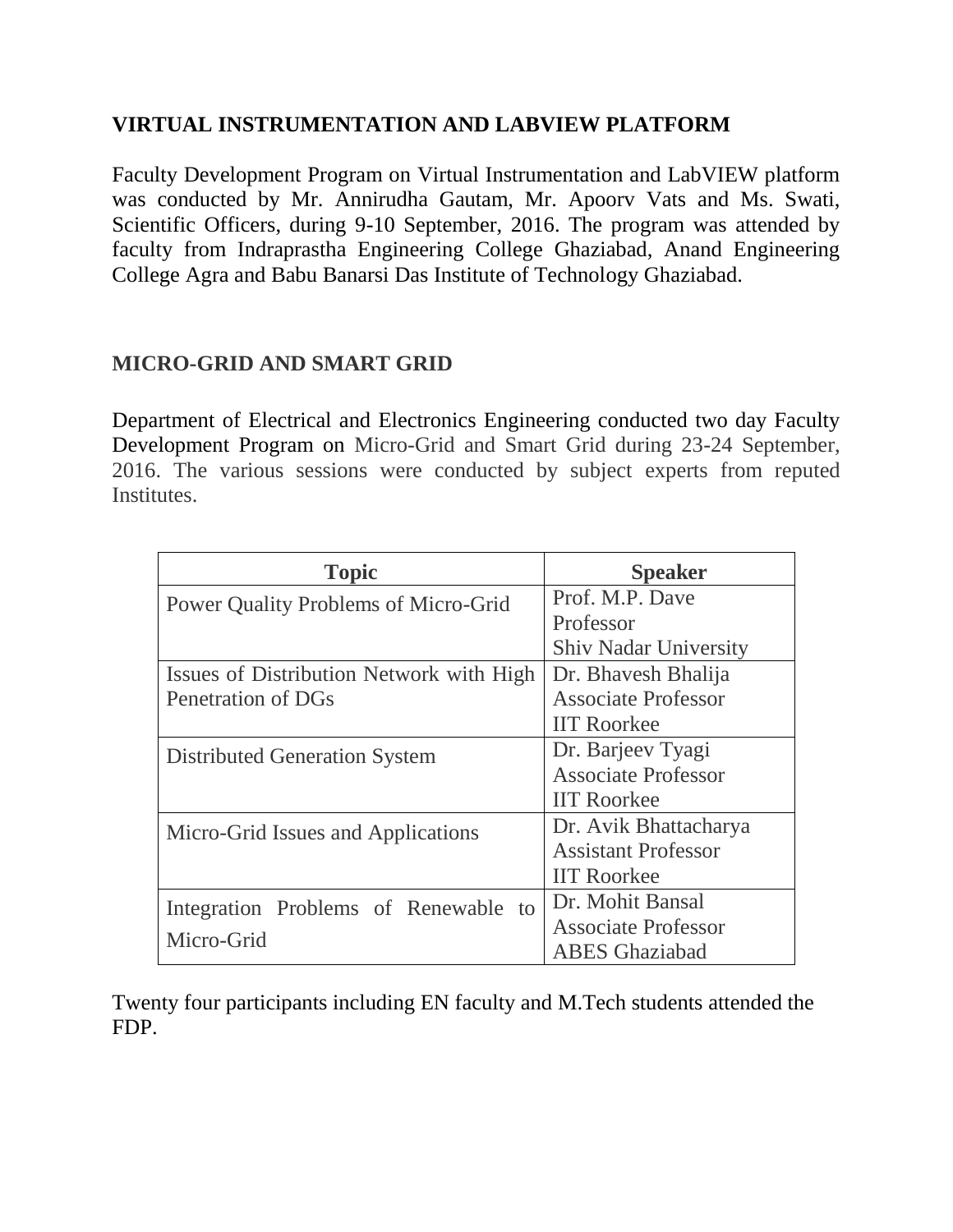

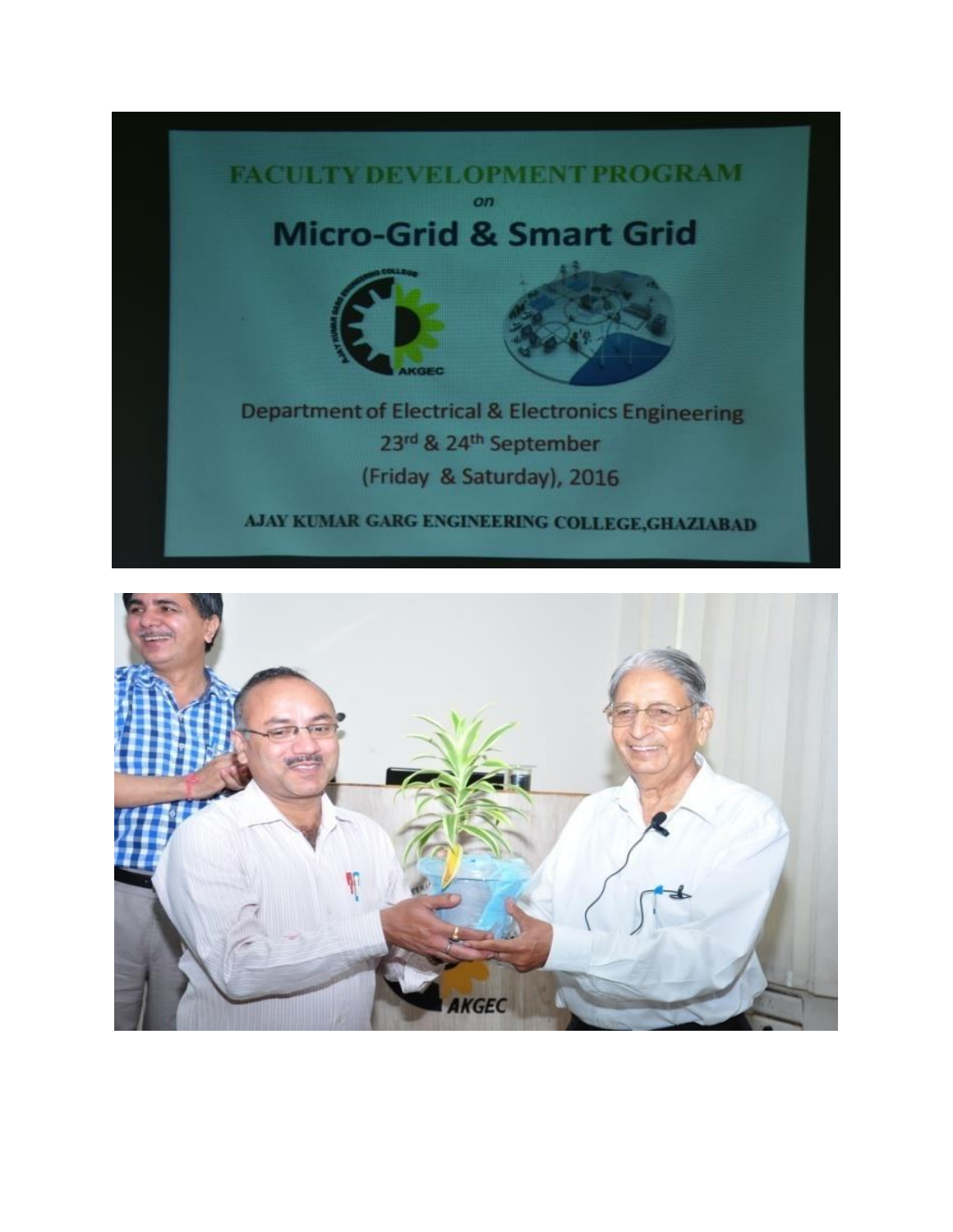### **MANUFACTURING SCIENCE**

Two day Faculty Development Program on Manufacturing Science was conducted for faculty members of Mechanical Engineering Department on 25 February, 2017 and 17 March, 2017.

The resource persons for the FDP were Dr. Mohit Tyagi, Department of Mechanical Engineering, Delhi Technological University and faculty members Mr. Pallab Biswas, Dr. Dinesh Kumar, Dr. Som Ashutosh, Mr. Vikash Kumar, Ms. Pallavi Pant and Mr. Ashutosh Yadav from Department of Mechanical Engineering, AKGEC.

#### **APPLICATIONS OF POWER ELECTRONICS IN POWER SYSTEMS**

Three day FDP on Applications of Power Electronics in Power Systems was organized by Department of Electrical and Electronics Engineering during 15-17 March, 2017. Thirteen faculty members from the Department attended the program. The topics were covered by experts from other Institutes as well as senior faculty members from the Department.

| <b>Topic</b>                  | <b>Speaker</b>                  |
|-------------------------------|---------------------------------|
| <b>HVDC</b>                   | Prof. M.P. Dave                 |
| <b>Power System Stability</b> | Professor                       |
|                               | <b>Shiv Nadar University</b>    |
| Power Electronics Devices &   | Dr. Hemant Ahuja                |
| Circuits                      | Professor and Head ME           |
|                               | <b>ABES</b> Engineering College |
| <b>Power Quality Issues</b>   | Dr. A. K. Rai                   |
|                               | Professor ME                    |
|                               | <b>AKGEC</b>                    |
| Microgrid                     | Mr. Ravindra Kumar              |
|                               | <b>Assistant Professor ME</b>   |
|                               | <b>AKGEC</b>                    |
| Role of Power Electronics in  | Ms. Vani Bhargava               |
| Grid Integration              | <b>Assistant Professor ME</b>   |
|                               | <b>AKGEC</b>                    |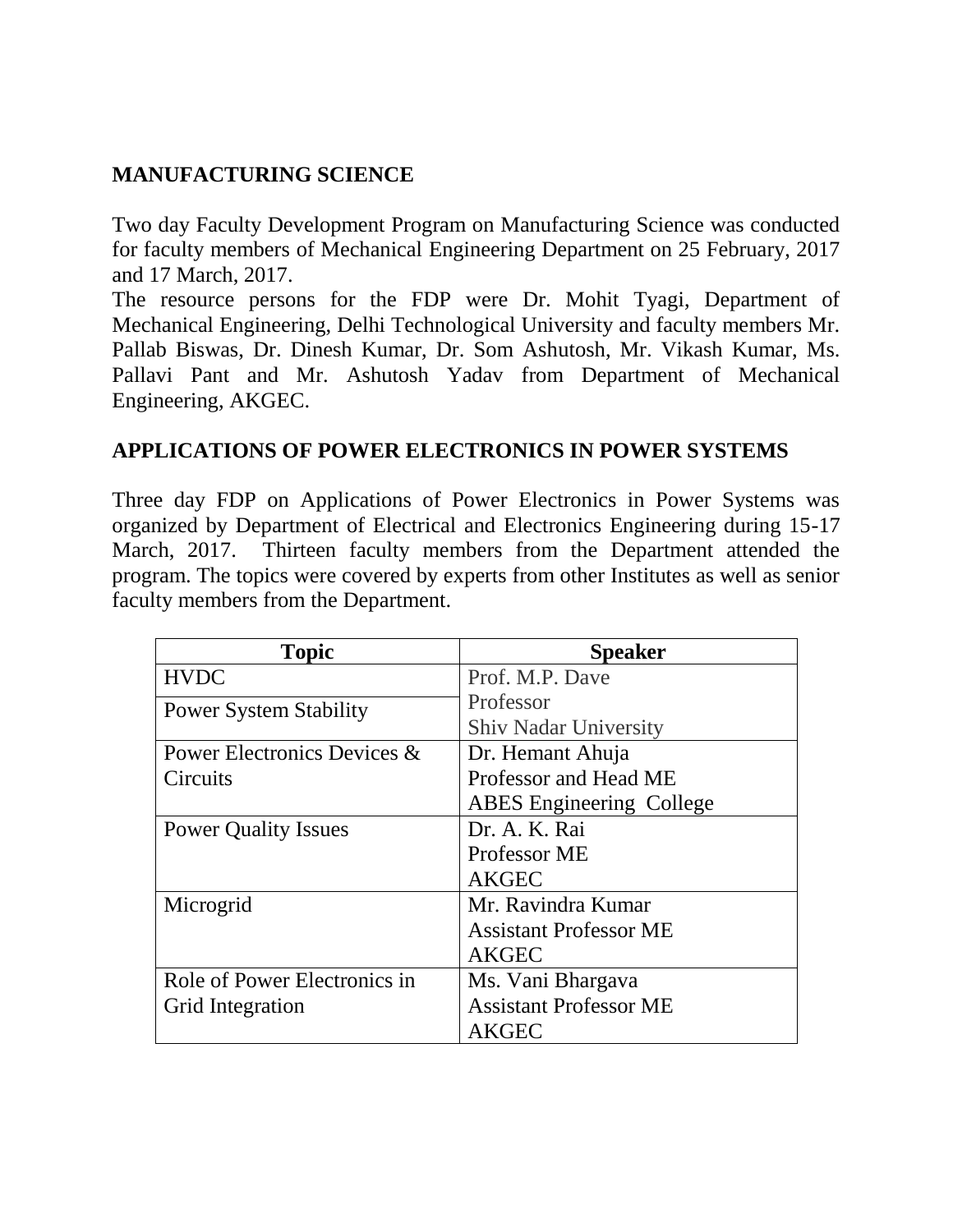



## **EARTHQUAKE RESISTANT DESIGN OF STRUCTURES**

Department of Civil Engineering conducted 8 day FDP on Earthquake Resistant Design of Structures during 3-10 July, 2017. Twenty three participants including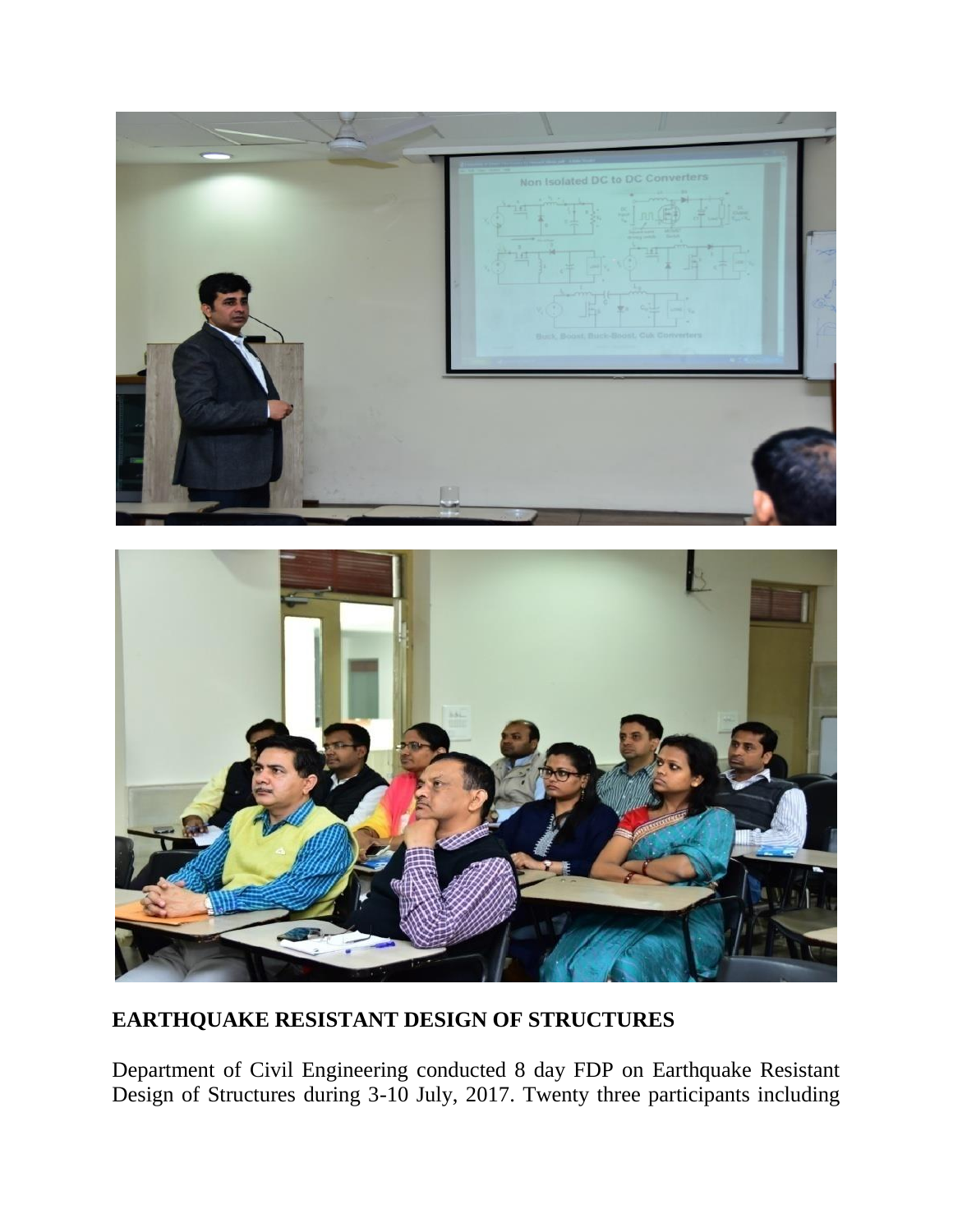faculty, Ph.D and M.Tech scholars and consultants from IIT Delhi, DTU, EQD Noida, RKGEC Ghaziabad, MIET Meerut, MIT Moradabad and AKGEC attended the FDP. The topics were covered by experts from other Institutes as well as senior faculty members from the Department.

| <b>Topic</b>                              | <b>Speaker</b>                           |
|-------------------------------------------|------------------------------------------|
| A Seismic Analysis of Buried Pipeline     | Dr. Prashant Mukherjee                   |
|                                           | Prof. and HoD – Civil Engineering        |
|                                           | <b>NIET Greater Noida</b>                |
| Seismic Design Consideration for          | Mr. Jatinder Singh Pahuja                |
| <b>Bridges</b>                            | <b>Sr. Principal Consultant</b>          |
|                                           | Tandon Consultant Pvt. Ltd.              |
| Ductile Design and Detailing of           | Dr. Sabih Akhtar                         |
| <b>Earthquake Resistant Structures</b>    | Professor of Civil Engineering           |
|                                           | <b>Aligarh Muslim University</b>         |
| Case Study of Earthquake and Revised      | Dr. Shilpa Pal                           |
| Codal Provisions in IS 1893:2016          | Faculty                                  |
|                                           | Gautam Budha University                  |
| Vibration of Two Degree Freedom           | Dr. B.B. Prasad                          |
| System                                    | Prof. and $HoD - Civil$ Engineering      |
|                                           | <b>AKGEC</b>                             |
| <b>Earthquake Resistant Structures</b>    | Dr. Santosh Kumar Singh                  |
|                                           | Prof. and HoD – Civil Engineering        |
|                                           | <b>KIET</b> Ghaziabad                    |
| <b>Structural Health Monitoring Using</b> | Dr. T. Visalakshi                        |
| <b>Piezo Sensors</b>                      | Prof. and HoD – Civil Engineering        |
|                                           | <b>Bennett University, Greater Noida</b> |